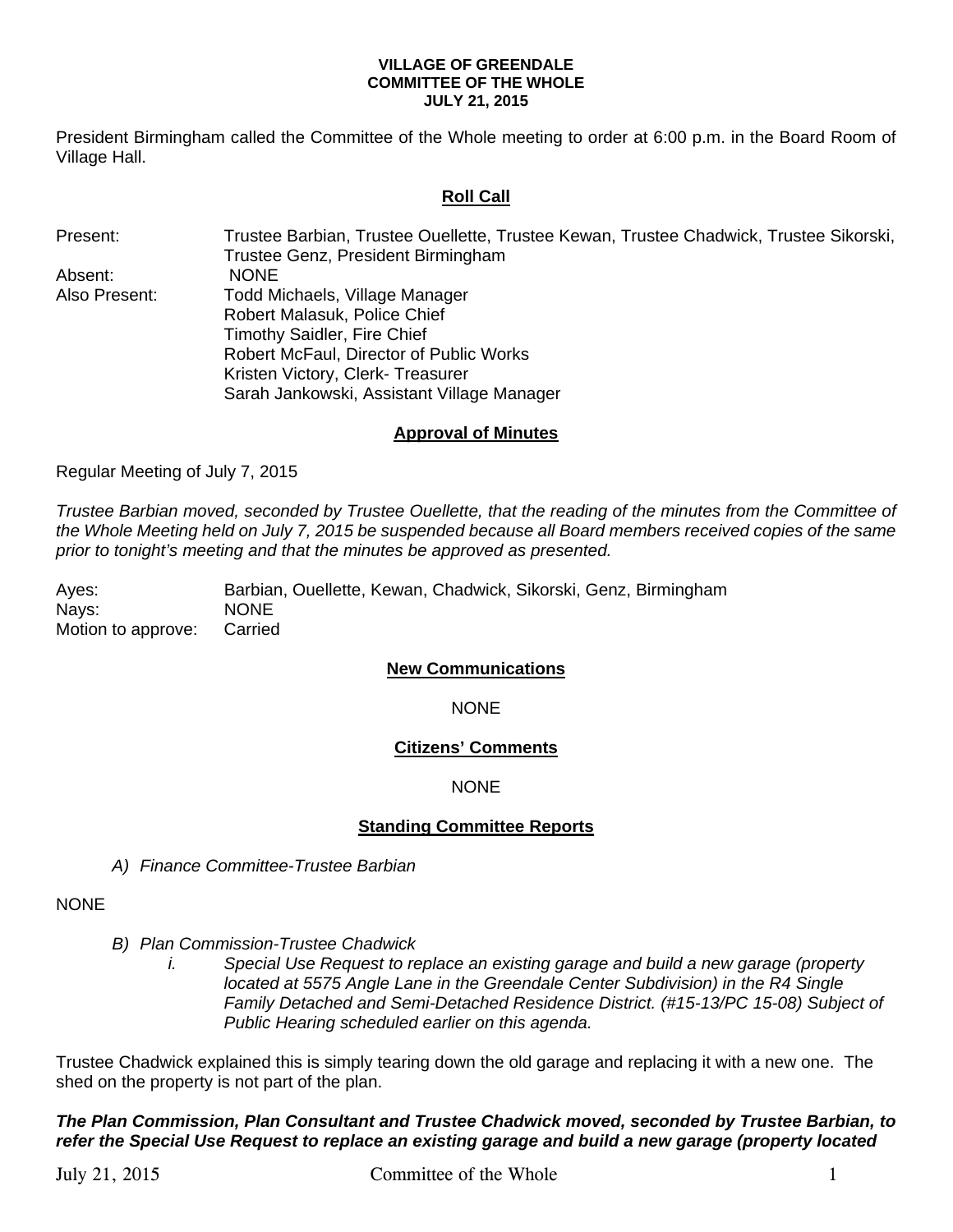## *at 5575 Angle Lane in the Greendale Center Subdivision) in the R4 Single Family Detached and Semi-Detached Residence District. (#15-13/PC 15-08)*

Ayes: Barbian, Ouellette, Kewan, Sikorski, Genz, Birmingham, Chadwick Nays: None Motion to Refer: Carried

## *C) Library Board-Trustee Sikorski*

Trustee Sikorksi explained the items discussed at the July 8th meeting.

*D) Public Works Committee-Trustee Sikorski* 

## NOTHING TO DISCUSS

*E) Board of Health-Trustee Genz* 

## NOTHING TO DISCUSS

*F) Public Health, Welfare & Safety-Trustee Barbian* 

## NOTHING TO DISCUSS

*G) Park & Recreation-Trustee Ouellette* 

NOTHING TO DISCUSS

#### **Old Business:**

### *A) COW 15-09, BOT 15-29 Discussion and necessary action on participation with the Milwaukee County Gateway Aerotropolis Corporation. Presentation fro Leif Otteson the organization's Executive Director.*

There was a presentation by Leif Otteson, the Executive Director of Aerotropolis Corporation, in which he explained the purpose of the Corporation and the Milwaukee County Gateway. John Hermes will be the representative for the Village of Greendale.

## **Trustee Barbian moved to refer the continuation of the Village's participation in the Milwaukee County Gateway Aerotropolis Corporation to the Board for approval.**

| Ayes:            | Barbian, Ouellette, Kewan, Sikorski, Genz, Birmingham |
|------------------|-------------------------------------------------------|
| Nays:            | Chadwick                                              |
| Motion to Refer: | Carried                                               |

*B) Board and Committee Appointments & Resignations.* 

**NONE** 

#### **New Business:**

*A)* **COW 15-12, BOT 15-33 Discussion and necessary action relevant to the acquisition of the property owned by the Greendale School District, located on the northeast corner of Southway and Broad Streets; Parcel No. 663-0469-000**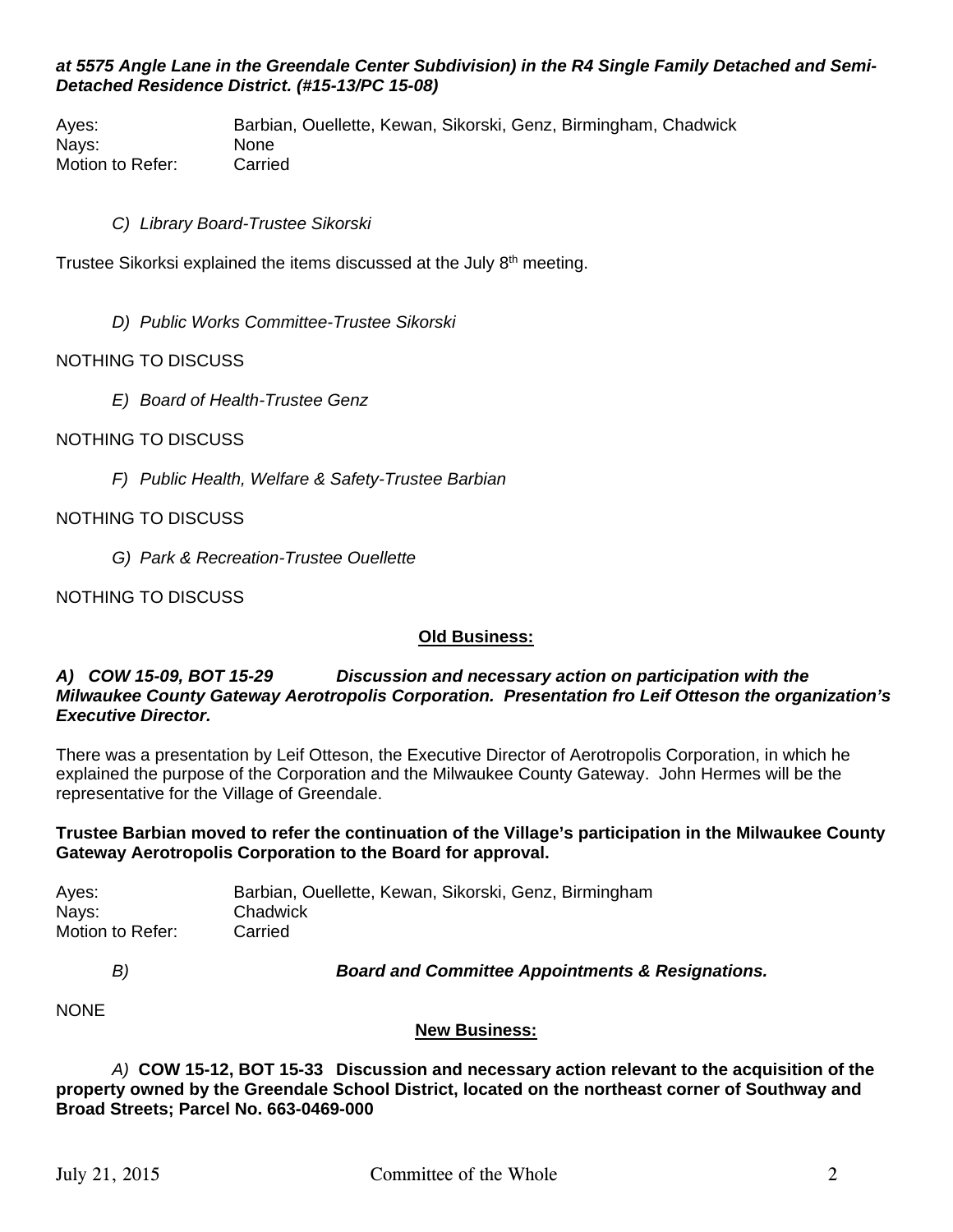**Trustee Chadwick moved to refer the execution of necessary documents authorizing the acquisition of the property owned by the Greendale School District, located on the northeast corner of Southway and Broad Streets, Parcel No. 663-0469-000 to the board for approval.** 

Ayes: Barbian, Ouellette, Kewan, Chadwick, Sikorski, Genz, Birmingham Nays: NONE Motion to Refer: Carried

## **B) COW 15-13, BOT 15-34 Discussion and necessary action pertaining to a Special Community Event Permit – Village Days 2015**

This year's Village Days event will be held on August 7-9, 2015 and wrist bands will be required for those purchasing alcohol. The layout of this year's event will be the same as the prior year.

## **Trustee Barbian moved, seconded by Trustee Ouellette, to refer the Special Community Event Permit for Village Days 2015 to the Board for approval.**

Ayes: Barbian, Ouellette, Kewan, Chadwick, Sikorski, Genz, Birmingham Nays: NONE Motion to Refer: Carried

## **C) COW 15-14, BOT 15-35 Discussion and necessary action pertaining to a Special Community Event Permit – Feast on the Blacktop, St Alphonsus Church, 6600 W Loomis Road**

The one day event will be held on Sunday August 2, 2015 from 12 Noon to 9 pm and all necessary information was submitted for the event. This is not a fundraiser rather a community builder and they have no intention of making a profit.

**Trustee Chadwick moved, seconded by Trustee Barbian, to refer the Special Community Event Permit for the Feast on the Blacktop to the Board for approval.** 

| Ayes:            | Barbian, Ouellette, Kewan, Chadwick, Sikorski, Genz, Birmingham |
|------------------|-----------------------------------------------------------------|
| Navs:            | <b>NONE</b>                                                     |
| Motion to Refer: | Carried                                                         |

**D) COW 15-15, BOT 15-36 Consider approving Resolution No. R2015-05 – Acknowledge the filing of the Village's 2014 Sanitary Sewer Compliance Maintenance Report (CMAR) with the Department of Natural Resources.** 

**Trustee Chadwick moved, seconded by Trustee Barbian, to refer Resolution No. R2015-05 – Acknowledge the filing of the Village's 20141 Sanitary Sewer Compliance Maintenance Report (CMAR) with the Department of Natural Resources to the Board for approval.** 

Ayes: Barbian, Ouellette, Kewan, Chadwick, Sikorski, Genz, Birmingham Nays: NONE Motion to Refer: Carried

## **E) Presentation from the Greendale Historical Society pertaining to recommended internal furnishings for the Hose Tower Building.**

Ted Manila and Bob Prindyl presented samples of the proposed chairs and color schematics for the Hose Tower.

# **Adjournment**